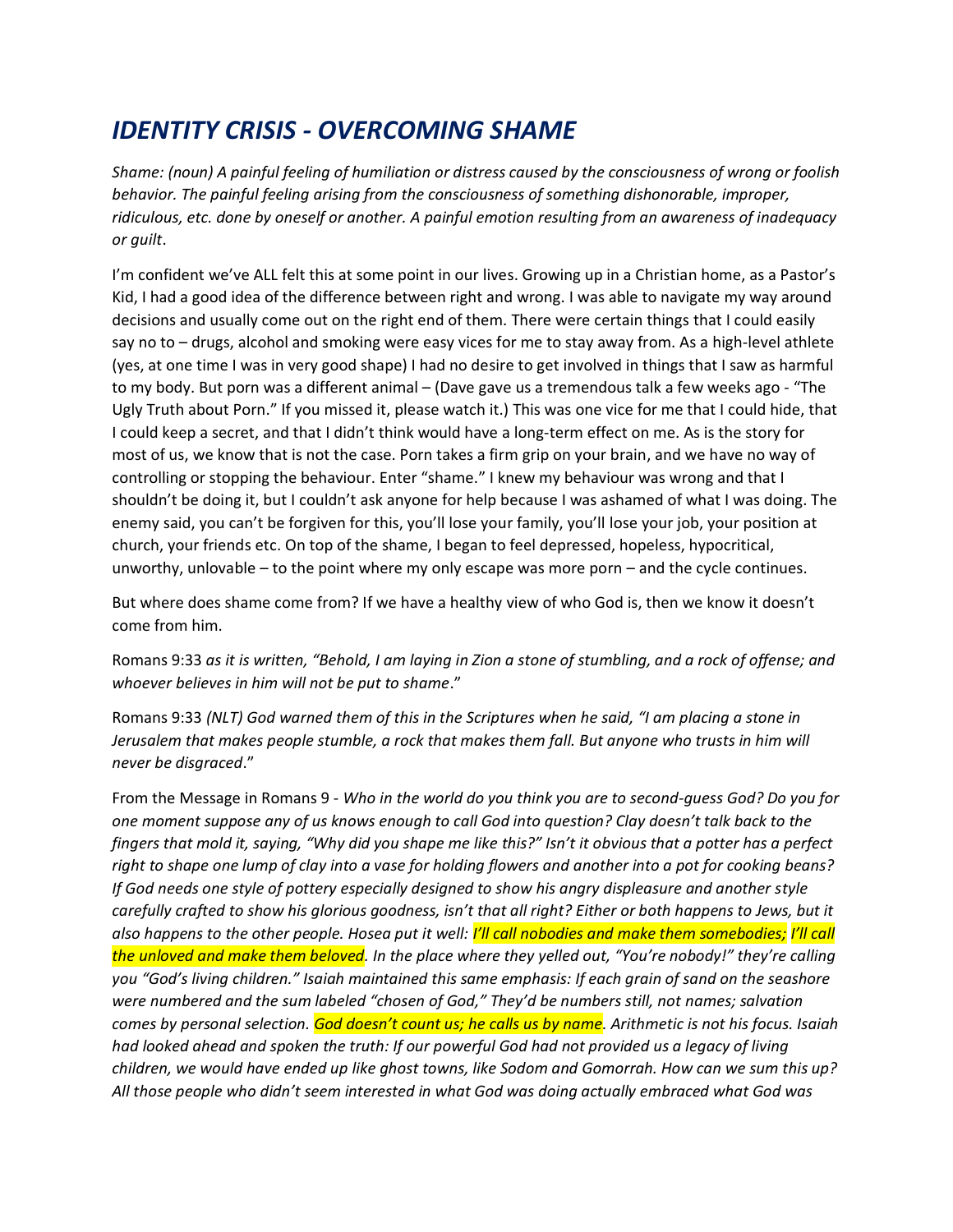*doing as he straightened out their lives. And Israel, who seemed so interested in reading and talking about what God was doing, missed it. How could they miss it? Because instead of trusting God, they took over. They were absorbed in what they themselves were doing. They were so absorbed in their "God projects" that they didn't notice God right in front of them, like a huge rock in the middle of the road. And so, they stumbled into him and went sprawling. Isaiah (again!) gives us the metaphor for pulling this together: Careful! I've put a huge stone on the road to Mount Zion, a stone you can't get around. But the stone is me! If you're looking for me, you'll find me on the way, not in the way.*

God has no desire for his children to live their lives in shame, guilt, or condemnation. Romans 8:1 *There is therefore now no condemnation for those who are in Christ Jesus*. Who is in Christ Jesus? If we have humbled ourselves, submitted to his leading and accepted him as Lord and Saviour of our lives, then WE ARE! So, let's unpack this in relation to shame and how we overcome it.

### *WHERE DOES OUR WORTH COME FROM?*

*Identity: (noun) The individual characteristics by which a thing or person is recognized or known. Who you are, the way you think about yourself, the way you are viewed by the world and the characteristics that define you*.

We have experienced many things in our past – trauma, neglect, physical/emotional/sexual abuse, broken homes, failed marriages, business/personal failures – the list goes on… The enemy tries to fill us with the lies that our worth or identity is tied to these events. For the longest time, I believed those lies. The shame I felt was too much to bear. I was at the end of my rope; I was at the point where I either had to end my life or bring my addiction into the light. So, on December 15, 2018, I wrote a letter to my wife. Coming clean about my addiction and what it was doing to me. I went to the home of one of my pastors, who is my Wingman to this day. We spent a couple hours in prayer, diving into my identity, where my worth came from, what could have been behind my addiction. "I'm no longer a slave to fear, I am a child of God!" God has plenty to say about our worth.

Satan wants us to believe that our identity is tied to our past, the mistakes we make, and the hurts we've caused. We are so full of shame, that we begin to believe these lies. We need to revisit the truths of Scripture to recover from these lies.

Genesis 1:27 *So God created man in his own image, in the image of God he created him; male and female he created them*.

Ephesians 2:10 (NLT) *For we are God's masterpiece. He has created us anew in Christ Jesus, so we can do the good things he planned for us long ago*.

Psalm 139:13-14 *For you formed my inward parts; you knitted me together in my mother's womb. I praise you, for I am fearfully and wonderfully made. Wonderful are your works; my soul knows it very well.*

We are born with worth. It is not our achievements, our abilities, or our contributions to society that give us value but God himself. He calls us his masterpiece! We have a purpose, a destiny – to honour God, our King – and although we never do this perfectly, our status as God's masterpiece/image bearer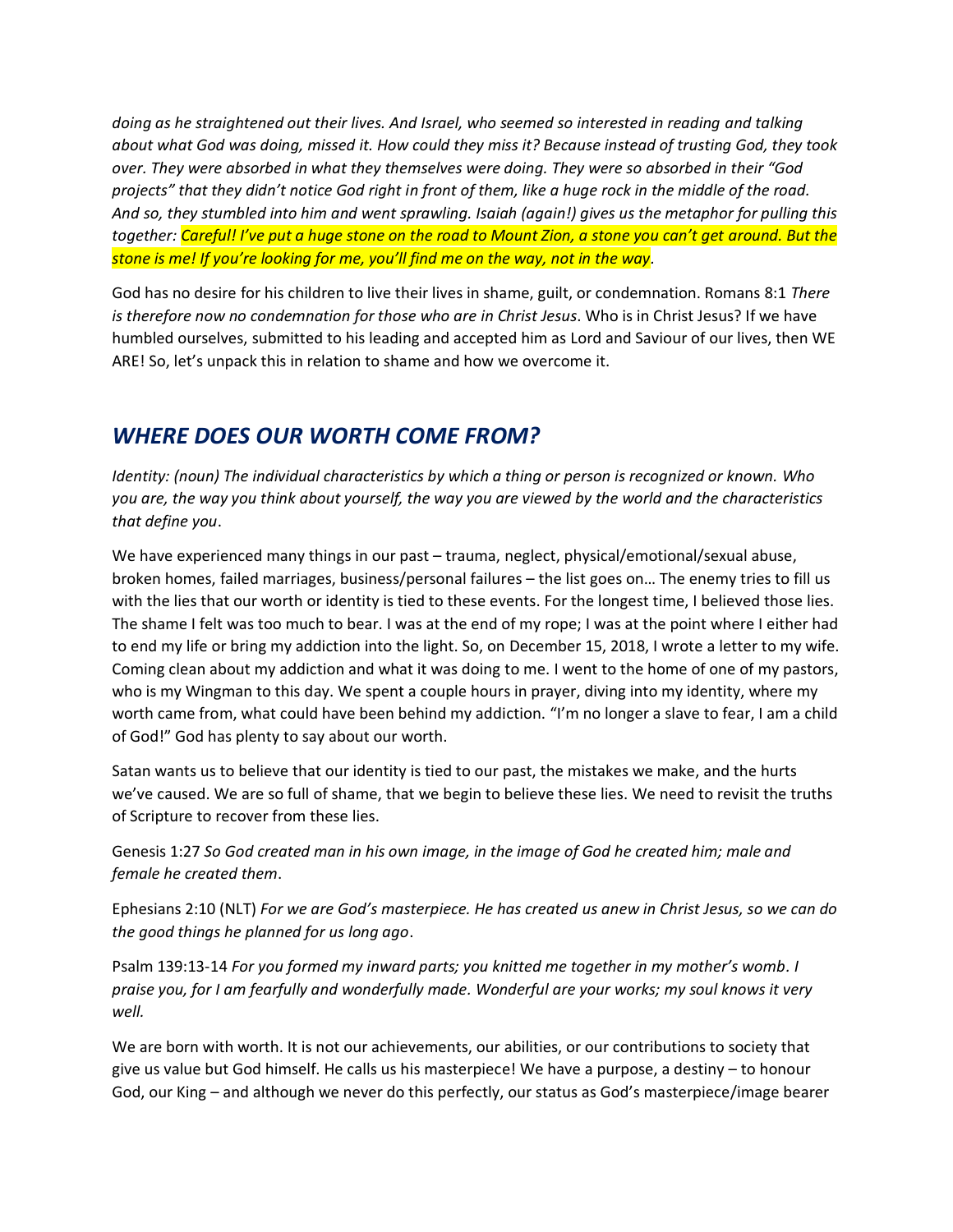is glorious and unchanging! In the same way that our worth is not determined by our achievements, neither is it diminished by our failings. Our value comes from God and cannot be splintered, torn apart, or unraveled. No matter what we have done sexually, or what has been done to us, we are image bearers of God, and we have eternal value.

We must also realize that our purity does not come from us, Jesus is the only one who can make us pure. We have been taught that sexual purity is a badge of honor, as a way to secure future blessings – such as a great marriage, a great sex life etc. If we failed to remain pure, this would damage our reputation and jeopardize our future happiness. These teachings lead us to an unattainable works-based righteousness, thinking that purity depends on "our" performance. This contradicts the gospel, which says that our righteousness comes from Christ alone. He is the one who makes us pure by cleansing us from all our sins. If our purity depended on us, not one of us could stand before God. Thankfully, we are not the source of our purity.

#### 1 John 1:9 *If we confess our sins, he is faithful and just to forgive us our sins and to cleanse us from all unrighteousness*.

Luke 24:47 *It was also written that this message would be proclaimed in the authority of his name to all the nations, beginning in Jerusalem: 'There is forgiveness of sins for all who repent.*'

When we repent, Christ forgives us and purifies us from all unrighteousness. He makes us pure. And not only that, but our purity through Christ cannot be stolen, ruined, or tarnished. Hebrews 13:8 says that Jesus does not change. He is "the same yesterday and today and forever." This means that, even when we stumble and fall, for those of us in Christ, our purity is permanent.

When it comes to sexual shame, we all carry one burden or another. For some, it is the weight of our own sexual sin and selfishness. Others carry the memory of sexual abuse—of being sinned against. This shame is often complicated by purity culture rhetoric, that wrongly places responsibility on victims for things they could not stop or control. For every form of sin and shame, we need healing—the kind that comes from outside ourselves.

It was not only Jesus' soul pain on the cross that hurt God but the way his flesh was torn by thorns and nails, the way he was stripped, humiliated by public nakedness, and whipped almost to the point of death. Our bodies matter to God. What we do in our bodies matters to God. What others do to our bodies matters to God. And our shame is not invisible to him.

#### Psalm 34:4-5 *I sought the Lord, and he answered me and delivered me from all my fears. Those who look to him are radiant, and their faces shall never be ashamed*.

It's hard to imagine, but for those in Christ, it is our future hope. No matter how many sins we have committed or how many times we have been sinned against, there is coming a day when we will look to God and be unashamed because of the forgiveness and wholeness we have received in Christ. Even with this future hope, it can be difficult to deal with the memories of our sexual failings and the failings of others. Many of us live with very tangible consequences that act as regular reminders of the power of sexual sin and abuse. The concept of forgiveness can be hard to truly grasp.

Psalm 103:10-13 *He does not deal with us according to our sins, nor repay us according to our iniquities. For as high as the heavens are above the earth, so great is his steadfast love toward those who fear him;*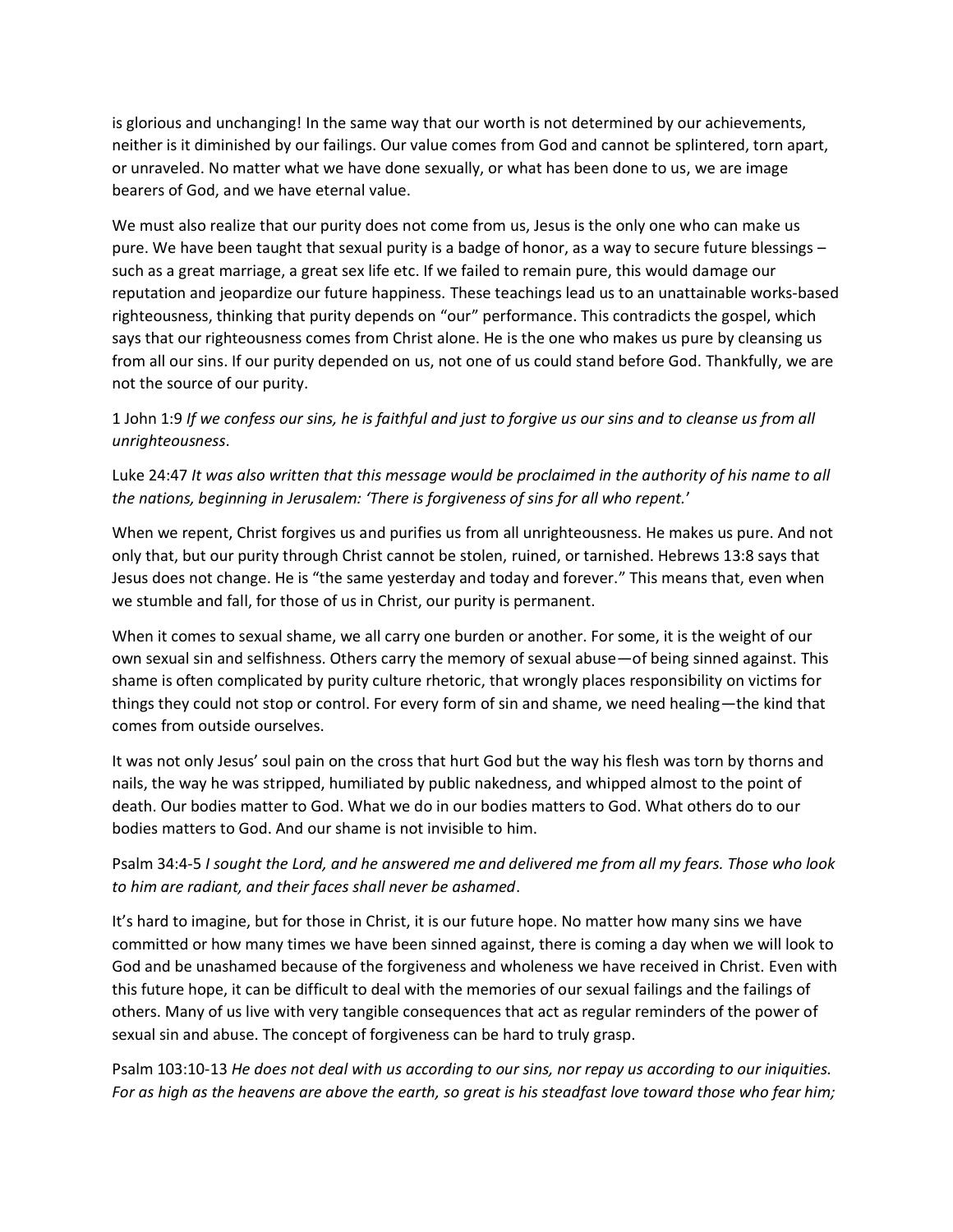*as far as the east is from the west, so far does he remove our transgressions from us. As a father shows compassion to his children, so the Lord shows compassion to those who fear him*.

The Psalmist describes God as someone who refuses to give us what we really deserve. Our sins deserve punishment. But instead of us having to pay the price, God looks to his son, Jesus, who paid it for us on the cross. It reminds us that we are not only forgiven but loved, steadfastly, by God himself. This realization should provide us with a hope that we never thought possible. When we focus on the extraordinary worth we have from Christ, we can live with hope and joy every day, despite the challenges we may be facing on a daily basis. The hope of eternity with Jesus, being called to live the life that HE has for us, God's word helps to fix our eyes on a future with Jesus.

Revelation 21:1-4 *Then I saw a new heaven and a new earth, for the first heaven and the first earth had passed away, and the sea was no more. 2 And I saw the holy city, new Jerusalem, coming down out of heaven from God, prepared as a bride adorned for her husband. 3 And I heard a loud voice from the throne saying, "Behold, the dwelling place of God is with man. He will dwell with them, and they will be his people, and God himself will be with them as their God. 4 He will wipe away every tear from their eyes, and death shall be no more, neither shall there be mourning, nor crying, nor pain anymore, for the former things have passed away.*"

Romans 5:1-5 *Therefore, since we have been justified by faith, we have peace with God through our Lord Jesus Christ. 2 Through him we have also obtained access by faith into this grace in which we stand, and we rejoice in hope of the glory of God. 3 Not only that, but we rejoice in our sufferings, knowing that suffering produces endurance, 4 and endurance produces character, and character produces hope, 5 and hope does not put us to shame, because God's love has been poured into our hearts through the Holy Spirit who has been given to us*.

## *MOVING PAST THE SHAME*

*Purpose: (noun) The reason for which something is done or created or for which something exists. An intended or desired result/aim/goal*.

The goal of recovery is so much more than to just "stop looking at porn." God wants so much more for our lives than just to be clean. From a reading plan I posted in the chat last week - *You know that song "Give It Away," by the Red Hot Chili Peppers? For years I didn't know what it was all about. But recently I picked up lead singer Anthony Keidis's autobiography, Scar Tissue, and found out the meaning behind the song.* 

*Turns out it's about recovery and the consistent message woven throughout most programs created for addicts like us. The principle states that, by giving away what sobriety, the program, or what others within those confines have given to you, you become more empowered to maintain it. In a nutshell, it means the more we get out of ourselves and freely give back to others, the stronger we become. Paring it down even further, the Big Book of Alcoholics Anonymous says it like this: "Practical experience shows that nothing will so much insure immunity from drinking* (or sex addiction) *as intensive work with other alcoholics* (or sex addicts)*." The magic behind giving back is how it strengthens you. The more you give away the stronger you become*!